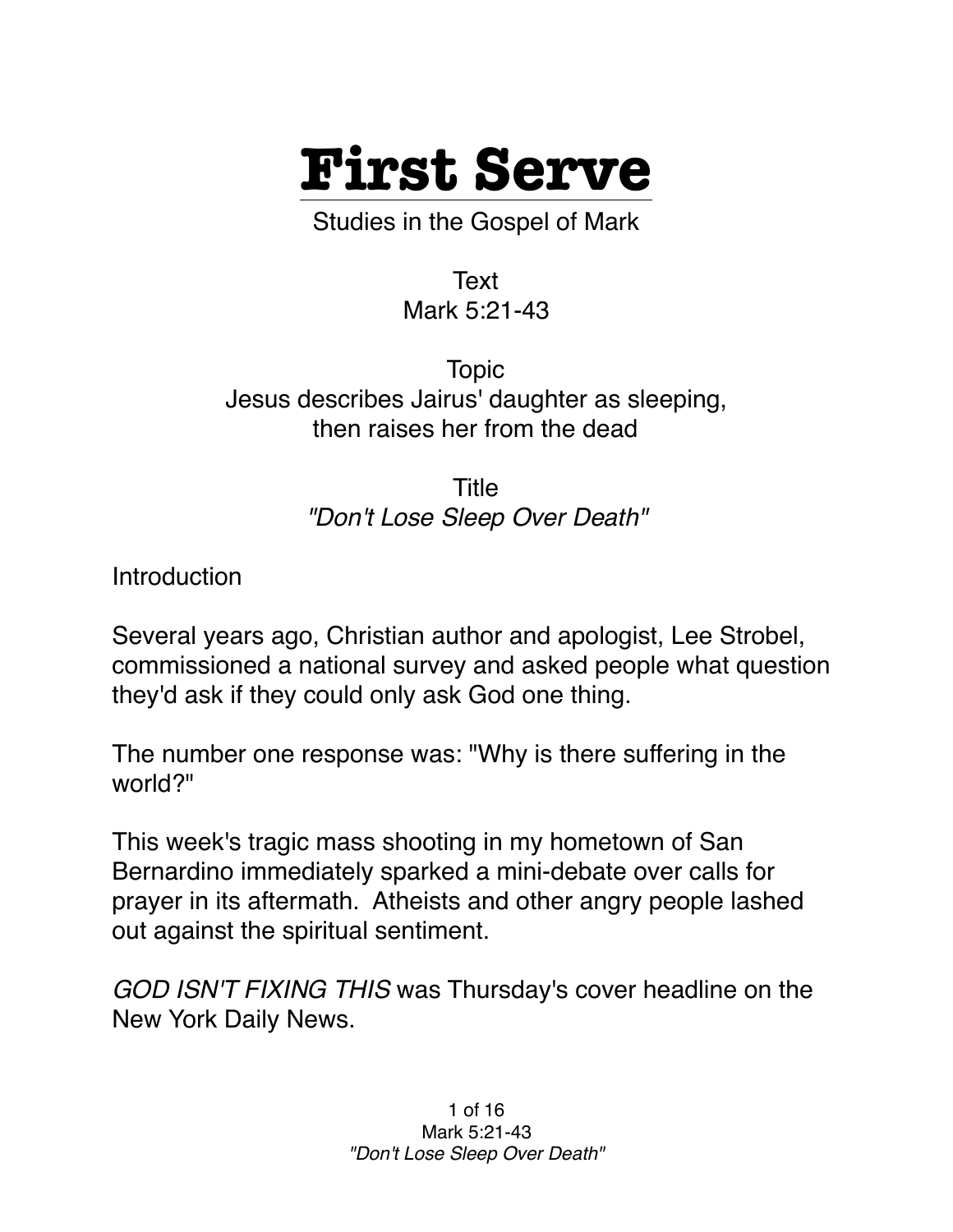Another article declared that praying in the aftermath of mass shootings "seems to have been an ineffective strategy so far."

The criticism even has a name. It's being called prayer-shaming.

The problem of suffering is central to our verses in Mark chapter five. We encounter two people with incurable diseases, one of whom dies.

I should say, Jesus encounters them and, as He does, to borrow a popular phrase from Facebook, "you won't believe what happens next."

One is healed; the other is raised from the dead.

I'll organize my thoughts around two points: #1 Jesus Will Do Something With Your Disease, and #2 Jesus Has Done Something About Your Death.

#1 Jesus Will Do Something With Your Disease (v21-34)

We love and universally respect first responders. While others are running away from danger, they are heading into it, to save lives.

## **Have you ever realized that God was the very first, first responder?**

When Adam and Eve threw the world into its current chaos by choosing to disobey God in the Garden of Eden, the Lord immediately came to them, seeking them.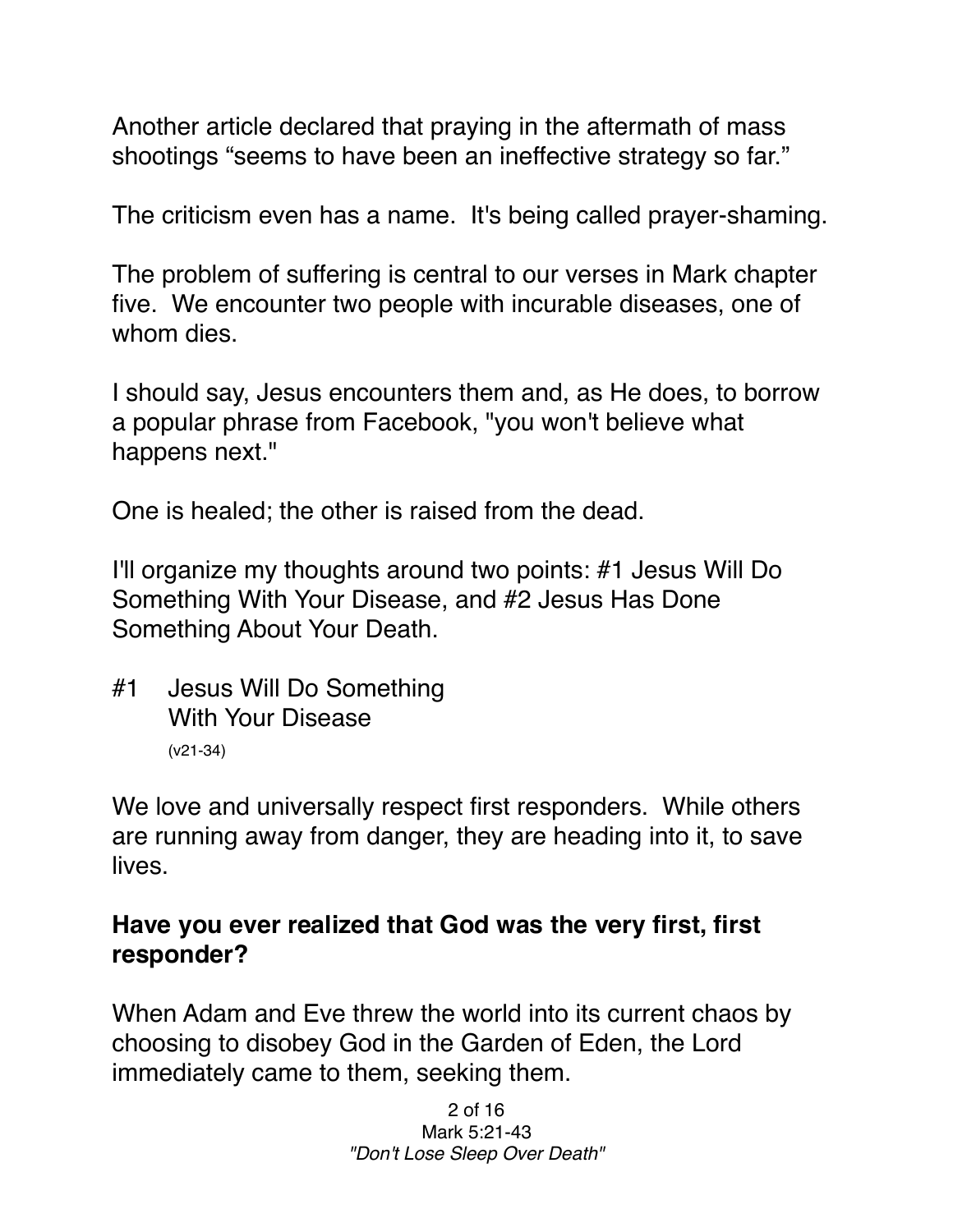More than that: He promised to eventually come as a man, through one of their offspring, to respond to the problem of sin and death they had created.

Jesus came, as promised, and responded to our greatest need by dying on the Cross to provide for all of Adam's offspring the forgiveness of their sins and eternal life.

He rushed in and saved us all as we were perishing - especially those who believe in Him by grace through faith.

Any criticism of God's response to disease and death are rendered moot when I see Jesus nailed to the Cross to save us.

In the remarkable passage before us, the Lord is up to His neck in disease and death.

Mar 5:21 Now when Jesus had crossed over again by boat to the other side, a great multitude gathered to Him; and He was by the sea.

Mar 5:22 And behold, one of the rulers of the synagogue came, Jairus by name. And when he saw Him, he fell at His feet Mar 5:23 and begged Him earnestly, saying, "My little daughter lies at the point of death. Come and lay Your hands on her, that she may be healed, and she will live."

Before the year 586BC, virtually all Jews lived within one hundred miles of the Temple at Jerusalem, so they all worshipped there. In 586BC the Temple was destroyed and many Jews were carried away into Babylon and held captive for seventy years. No longer able to worship in the Temple, they established synagogues in every neighborhood that had ten Jewish men or more.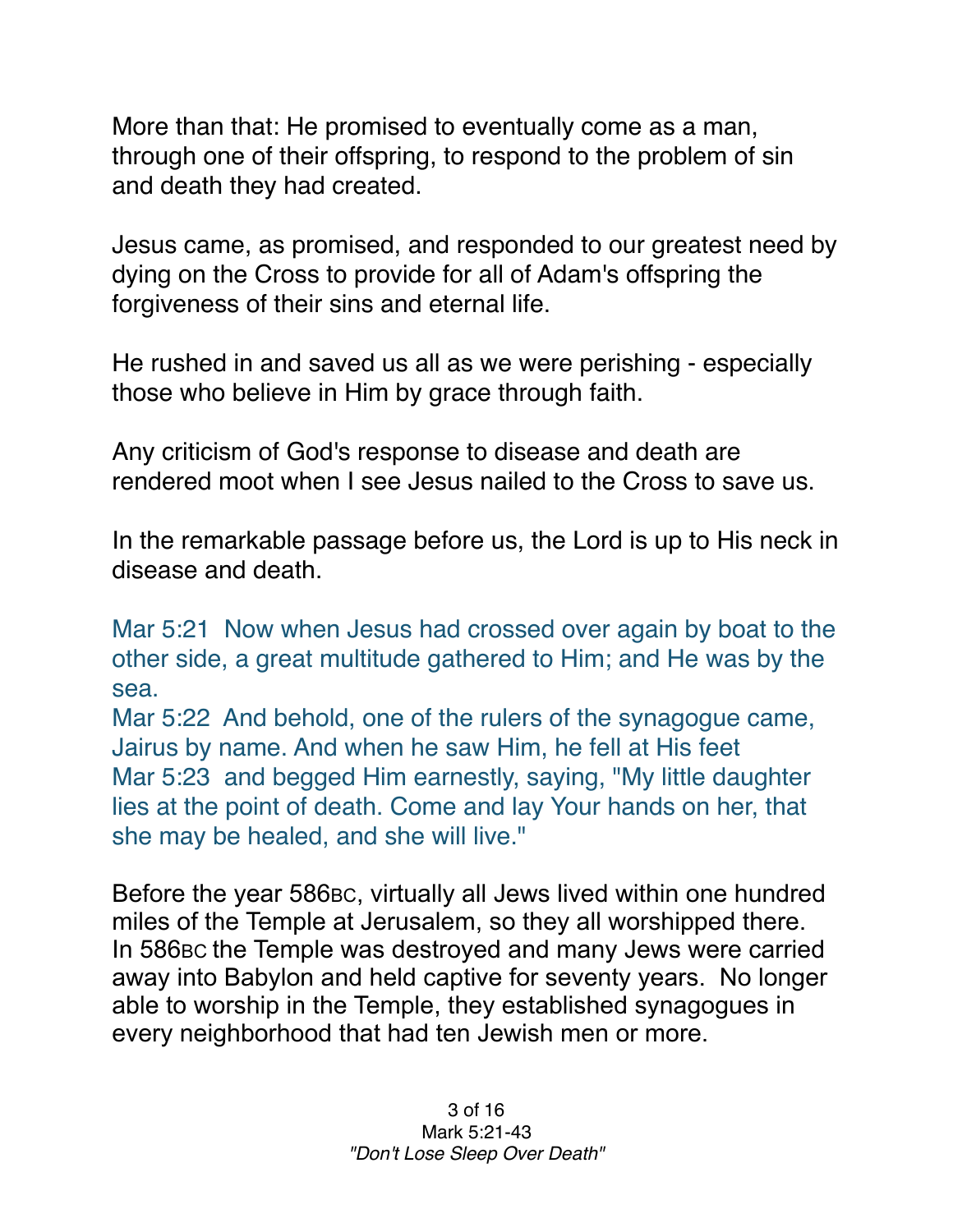The synagogue became the place of assembly, where they would worship and study the Scriptures. Each synagogue had ten leaders who were called elders.

Of those ten, one was elected to be the ruler. He wasn't a priest, but he was a tremendously important man, not only in their ceremonies, but in all civic matters.

Jairus had a preteen daughter who was most definitely going to die. There was no hope outside of a miracle.

Mar 5:24 So Jesus went with him, and a great multitude followed Him and thronged Him.

"Thronged" is a word used only by Mark, and only here. It's a strong word, indicating that the crowd was close to suffocating Jesus.

We've pointed out before how much danger Jesus was in from mobs of people. He sometimes employed counter-measures, like preaching to the crowds from a boat in the water. Nothing He could do here, if He wanted to go with Jairus. He'd have to trust His Father to protect Him.

Mar 5:25 Now a certain woman had a flow of blood for twelve years, Mar 5:26 and had suffered many things from many physicians. She had spent all that she had and was no better, but rather grew worse.

She was constantly bleeding from her womb, probably as a result of what we today would diagnose as fibroid tumors of the uterus.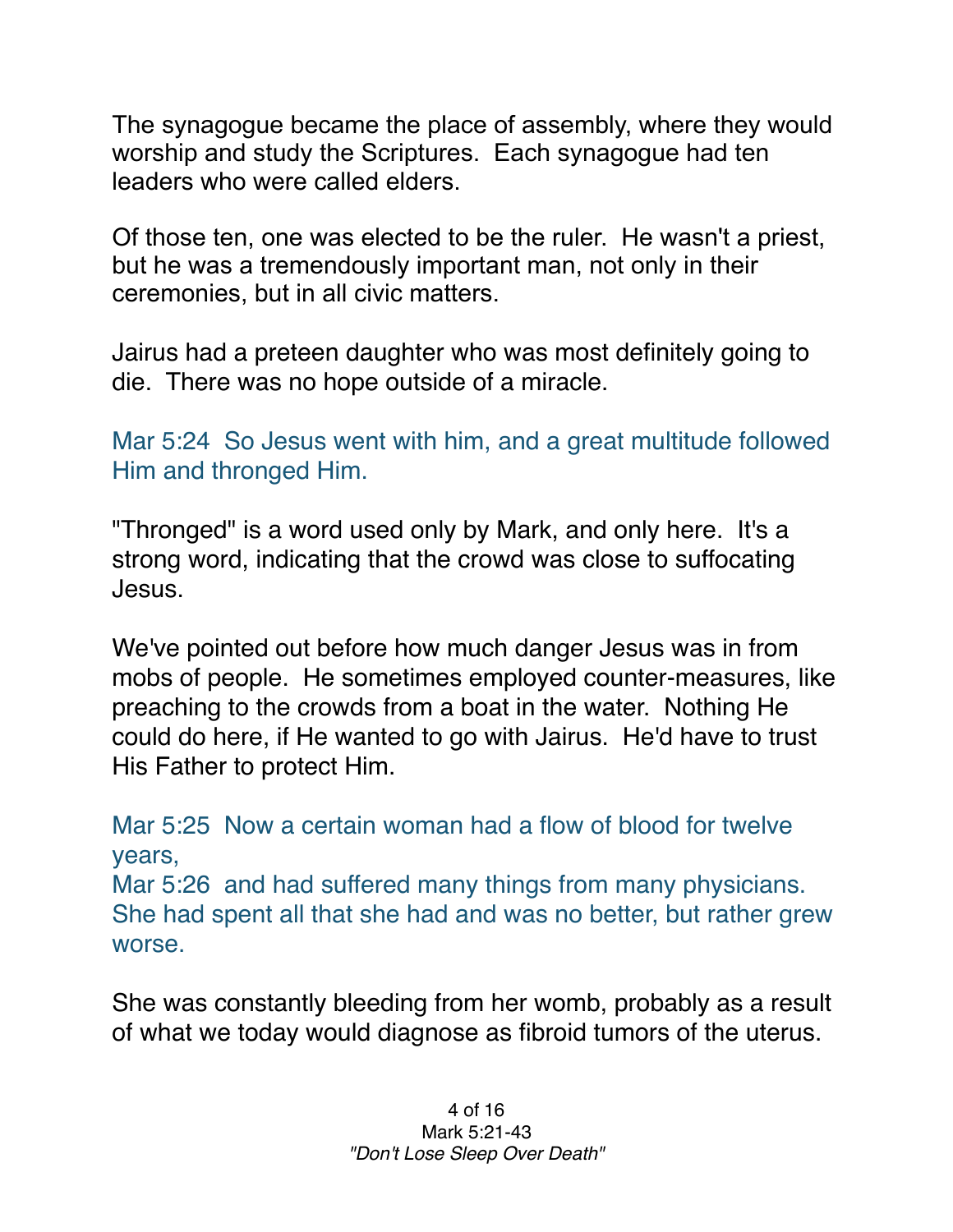I'm not a doctor; but I did stay at a Holiday Inn, so let me describe the condition. Fibroid tumors are benign. They can bulge into the uterus, causing bleeding. By bleeding I mean hemorrhaging and passing of clots. The larger the tumor or tumors grow, the heavier the bleeding. They can be painful, and cause *endometriosis* – a condition my stay at the Holiday Inn did not cover.

Because there is loss of blood, she would suffer from anemia and weakness.

This was a pretty severe and chronic physical suffering. But it involved much more than just the physical:

- 1. There was financial suffering. You're told she visited many physicians. While I'm sure she visited many quacks, the indication is that she received the finest medical care money could buy, but that no procedure could help her. She was beyond any human help.
- 2. There was emotional suffering. Anyone with chronic pain will tell you it wears upon your emotions. It's all you think about, day and night; and it affects everything you do.
- 3. There was social suffering. It's not explained for you, but her flow of blood rendered the woman a social outcast from Jewish society. She was considered unclean and could not be touched, or touch, others without rendering them contaminated. Her theme song was *Hey There Lonely Girl.*
- 4. Finally, she was suffering spiritually. Her unclean status prohibited her from attending synagogue services. She was cut-off from corporate worship.

You don't have to suffer from the same condition in order to understand someone else's suffering.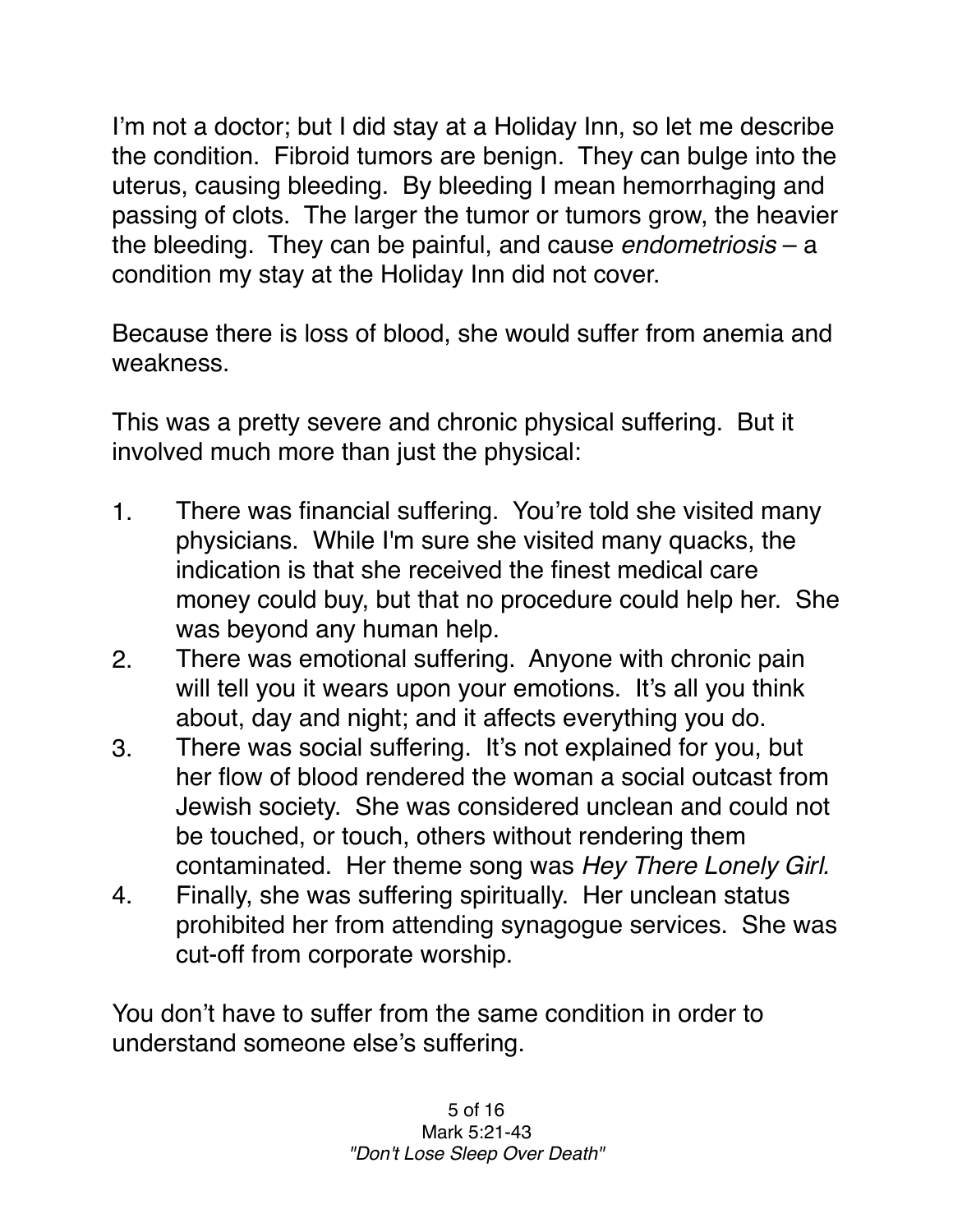Learn to think outside the physical pain, and consider how they are affected financially… emotionally… socially… and (especially) spiritually.

She pressed through the crowd to touch Jesus. Perhaps there are crowds in your life that hinder you from reaching the Lord: The crowd of unbelief, or of busyness, or of entertainments, or of activities. Press through the crowds of your life, through all the things that are blocking you from Him.

Mar 5:27 When she heard about Jesus, she came behind Him in the crowd and touched His garment. Mar 5:28 For she said, "If only I may touch His clothes, I shall be made well."

Jesus dressed as a rabbi, and that meant there were blue tassles along the hem of His outer garment. Why it is she thought touching Jesus in secret would help her is unknown.

Commentators speculate she was superstitious. I say, it's really all she could do – given that she was not supposed to be in the crowd. And it was the least thing she could do, but it still required faith to do it - her belief that Jesus could heal her. *And He did.* 

Mar 5:29 Immediately the fountain of her blood was dried up, and she felt in her body that she was healed of the affliction.

Since this healing wasn't witnessed, Mark let's us know it happened by telling us she immediately knew she was made whole. He words it in such a way that we can identify with her, feeling her joy.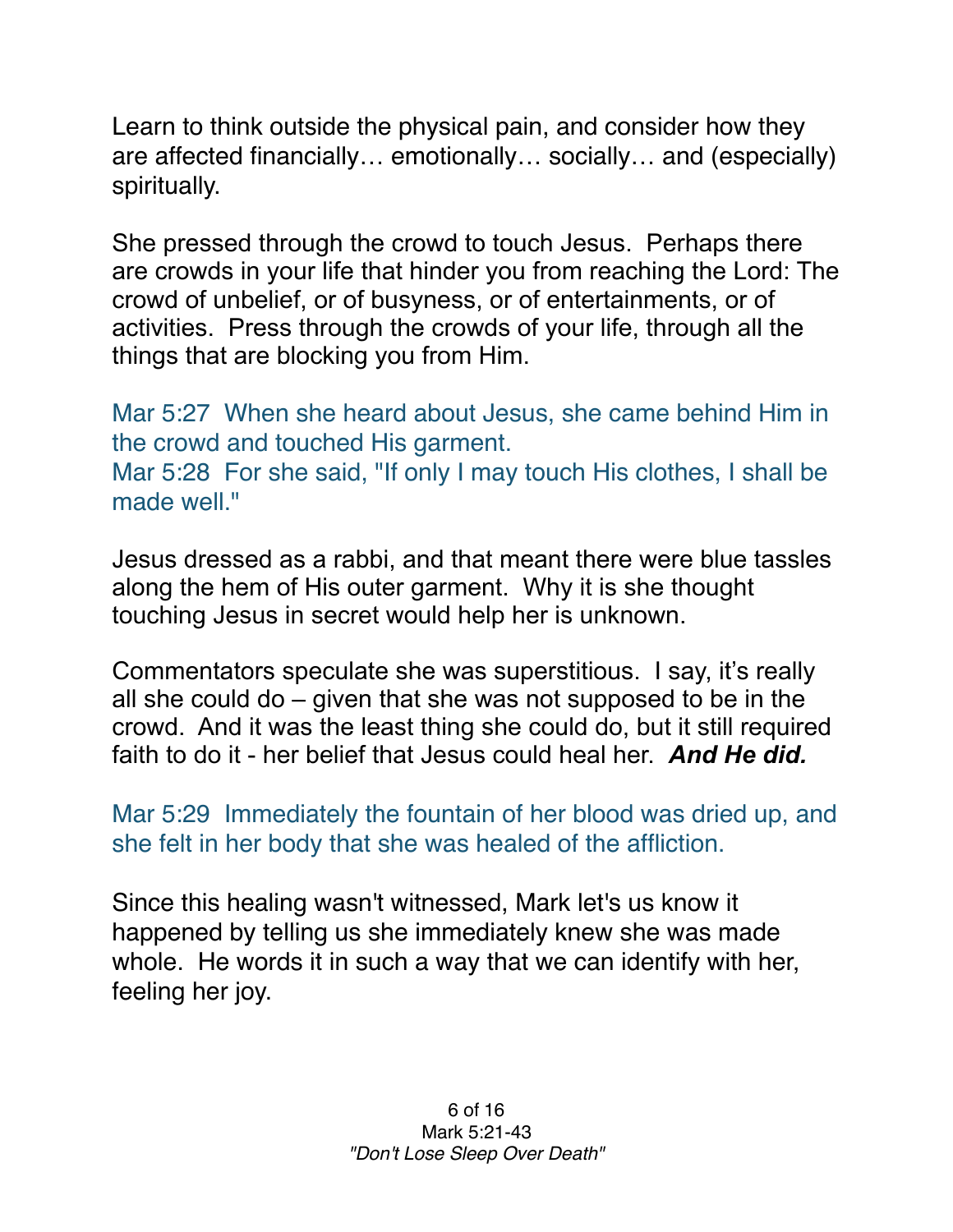Mar 5:30 And Jesus, immediately knowing in Himself that power had gone out of Him, turned around in the crowd and said, "Who touched My clothes?"

Mar 5:31 But His disciples said to Him, "You see the multitude thronging You, and You say, 'Who touched Me?' "

Everyone was touching the Lord, but they all denied it when He asked them. They must have been afraid He was somehow upset. How sad that we often jump to the wrong conclusion about Jesus' attitude when He speaks. We read things into His words and into God's Word that are not there: anger, disgust, frustration, irritation, etc.

The disciples' question is appropriate. They wanted Jesus to explain Himself. What kind of touch did He mean?

It seems that God the Father gave Jesus a Word of Knowledge that a healing had just taken place as someone in the crowd touched the Lord. Remember, Jesus was fully God, but when He was on the earth, He voluntarily set aside the prerogatives of His deity and lived as a Spirit-filled man.

Mar 5:32 And He looked around to see her who had done this thing.

People with the Word of Knowledge are scary. I never wanted to be around Chuck Smith. He told lots of stories about the Lord giving him Words of Knowledge about people. It was always about sin in their lives. I always thought he knew something about me.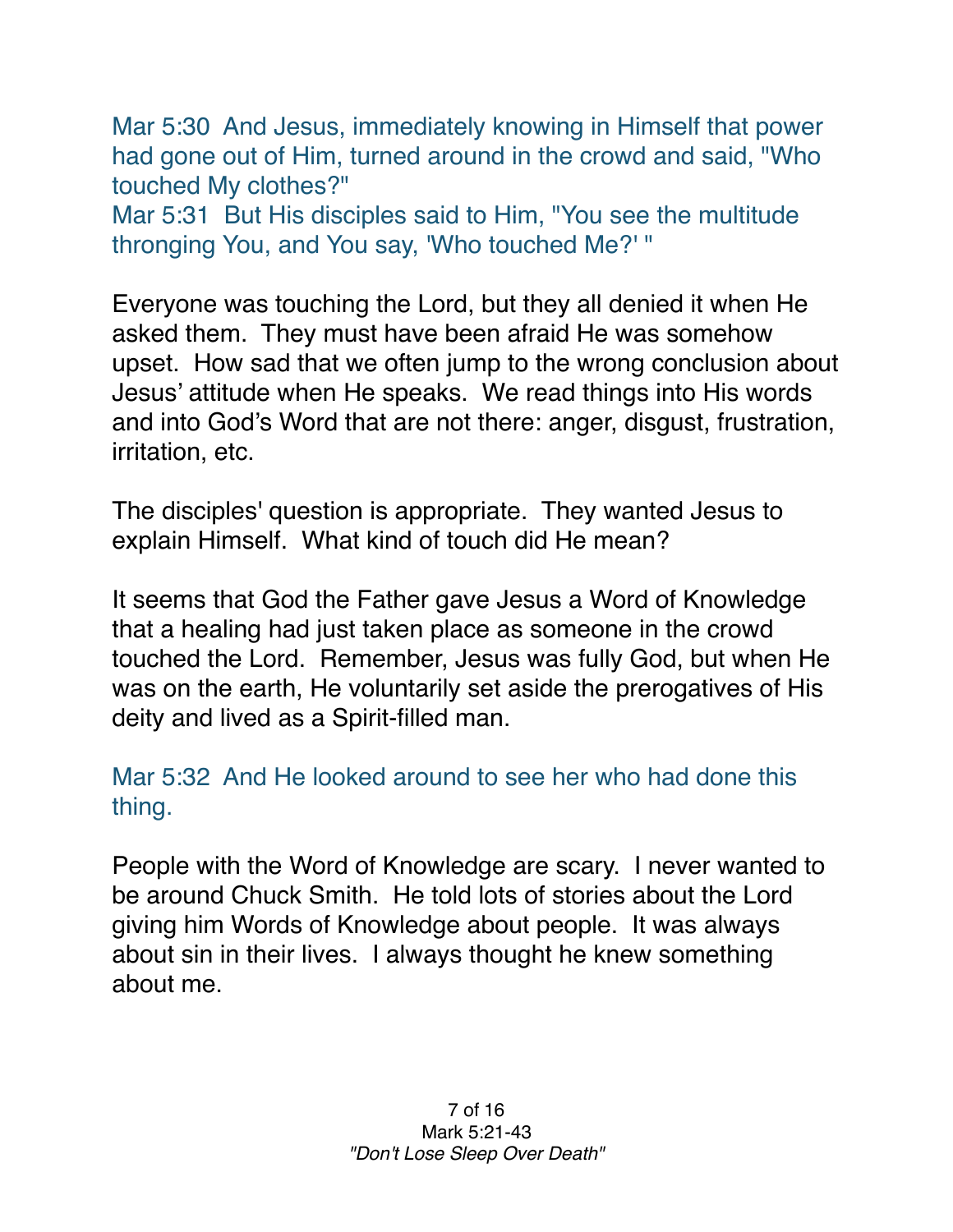Mar 5:33 But the woman, fearing and trembling, knowing what had happened to her, came and fell down before Him and told Him the whole truth.

To touch her, or be touched by her, would render Jesus ceremonially unclean. *Or would it?* When she touched Jesus, she was immediately healed… So Jesus was not violating any law.

However, any person in the crowd she had brushed against *before* her healing would have been rendered unclean. Bummer!

Mar 5:34 And He said to her, "Daughter, your faith has made you well. Go in peace, and be healed of your affliction."

"Be healed" is in the tense of having been healed. It was important for Jesus to expose her, and declare her healed, for at least two reasons:

- 1. It would allow her to immediately rejoin society. While it seems she may not have been local, since no one recognized her pressing through the crowd, she needed some validation her condition was healed.
- 2. It established that it was faith in Him that healed her *not* superstition, or technique, or tassles, or anything else.

Jesus will do something with disease in general, and with your disease in particular.

He **can** heal you. He is the same yesterday, today, and forever. We learn from the prayers in our Bible's that it is good to seek the Lord for healing.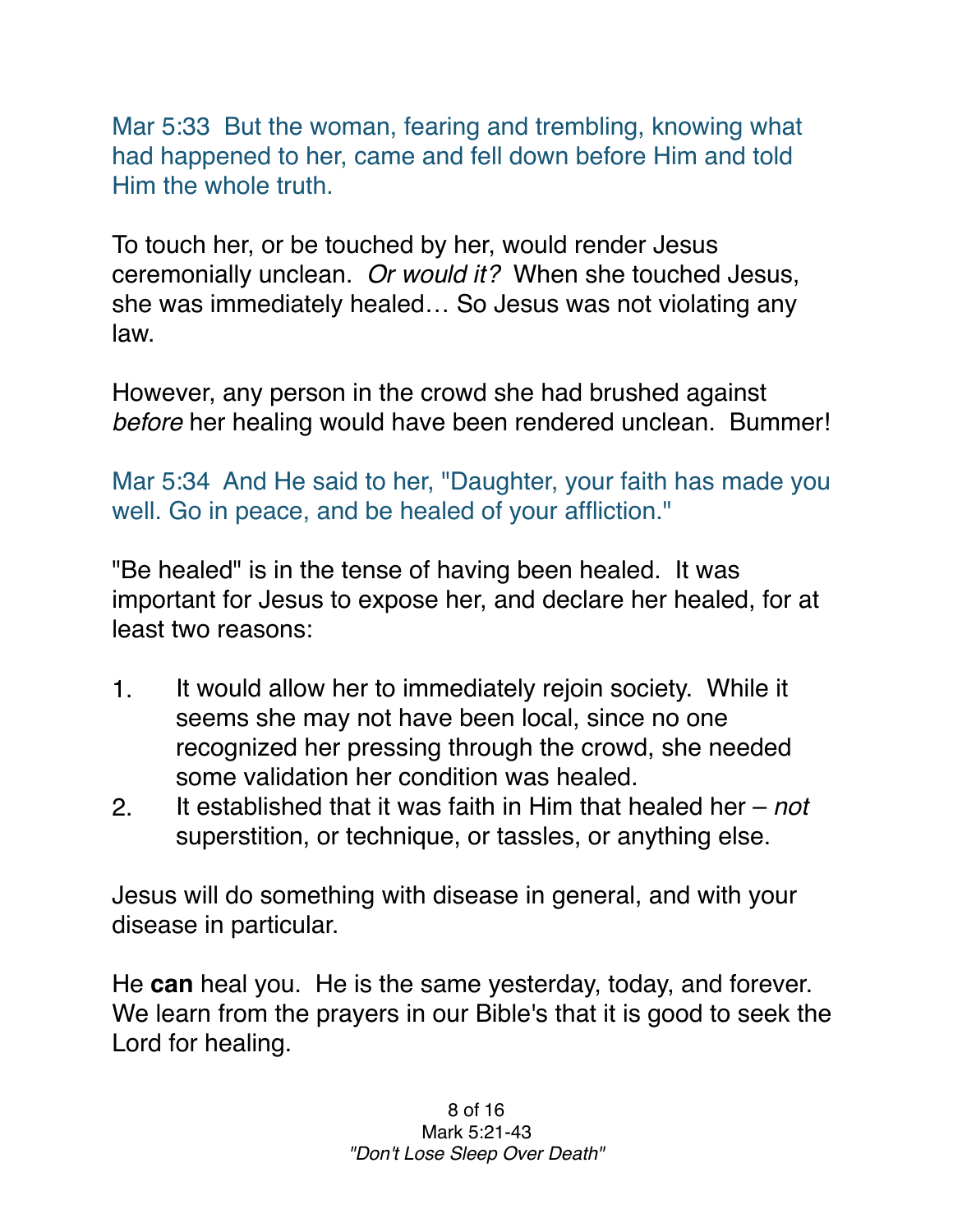The apostle Paul had a serious infirmity. More than one, actually; but this one he called "the messenger of Satan." He said that he sought the Lord three times to remove it from him.

The fact Paul prayed three times establishes that prayer should be persistent. He prayed more than once, and kept praying until he received an answer.

It also establishes that God doesn't always answer prayer immediately.

But most importantly, the fact Paul prayed three times is reminiscent of Jesus praying three times in the Garden of Gethsemane, asking His Father if the cup of His impending suffering on the Cross might be avoided.

To which the Father must say "No."

And He also must say "No" to Paul, because, as Paul explained it, he needed the suffering to both keep him humble for the great revelations given to him, and to reveal God's strength through his weakness as he depended upon grace.

Jesus will do something about your disease. He can heal it, but more often than not, in the church age in which we live, He wants to bring His strength from your weakness.

A few weeks ago I quoted C.S. Lewis, who said that pain was God's megaphone. He meant it was God's way of getting our attention.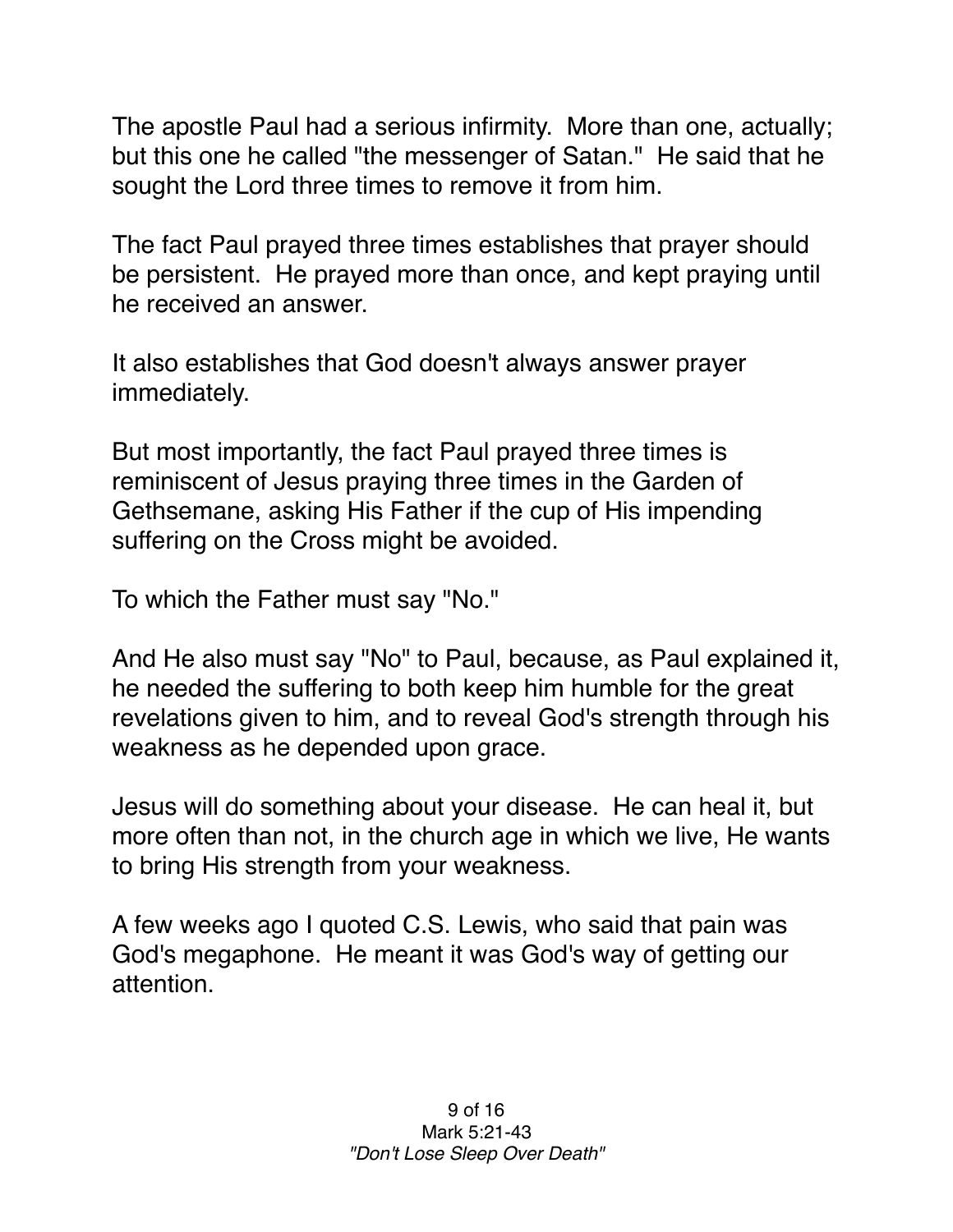You know what? If someone isn't paying attention to God, and is headed to eternal conscious suffering in Hell, I'm OK with God doing just about anything to get their attention.

I remember a time, I was maybe 11 years old, racing on bikes with my older brother, Richard. I didn't see that I was about to pull in front of an oncoming car. Richard purposely crashed his bike into mine. We both got hurt; our bikes were unrideable. It was a serious crash. But not as serious as being struck by the car.

Having said that, I think that pain is mostly meant as a megaphone God hands to us, to amplify His strength in our weakness, to give us a powerful testimony of Who He is, and what He can do. We can all cite some believer we know, or knew, who was filled with grace during a terrible illness - who amplified the grace and greatness of God in their weakest moments. Jesus *will* eradicate disease, soon enough, just after the sevenyear Tribulation, when He comes again to establish His kingdom. Then, in eternity, no more disease; not even tears.

Are you suffering today? Jesus will do something about it. Pray for healing, and if Jesus says nothing, go on praying. Press forward; follow hard after Him; don't be deterred by any crowd.

If He says "No," you're in great company. And you're set up with a mega megaphone to proclaim His amazing grace.

#2 Jesus Has Done Something About Your Death (v35-43)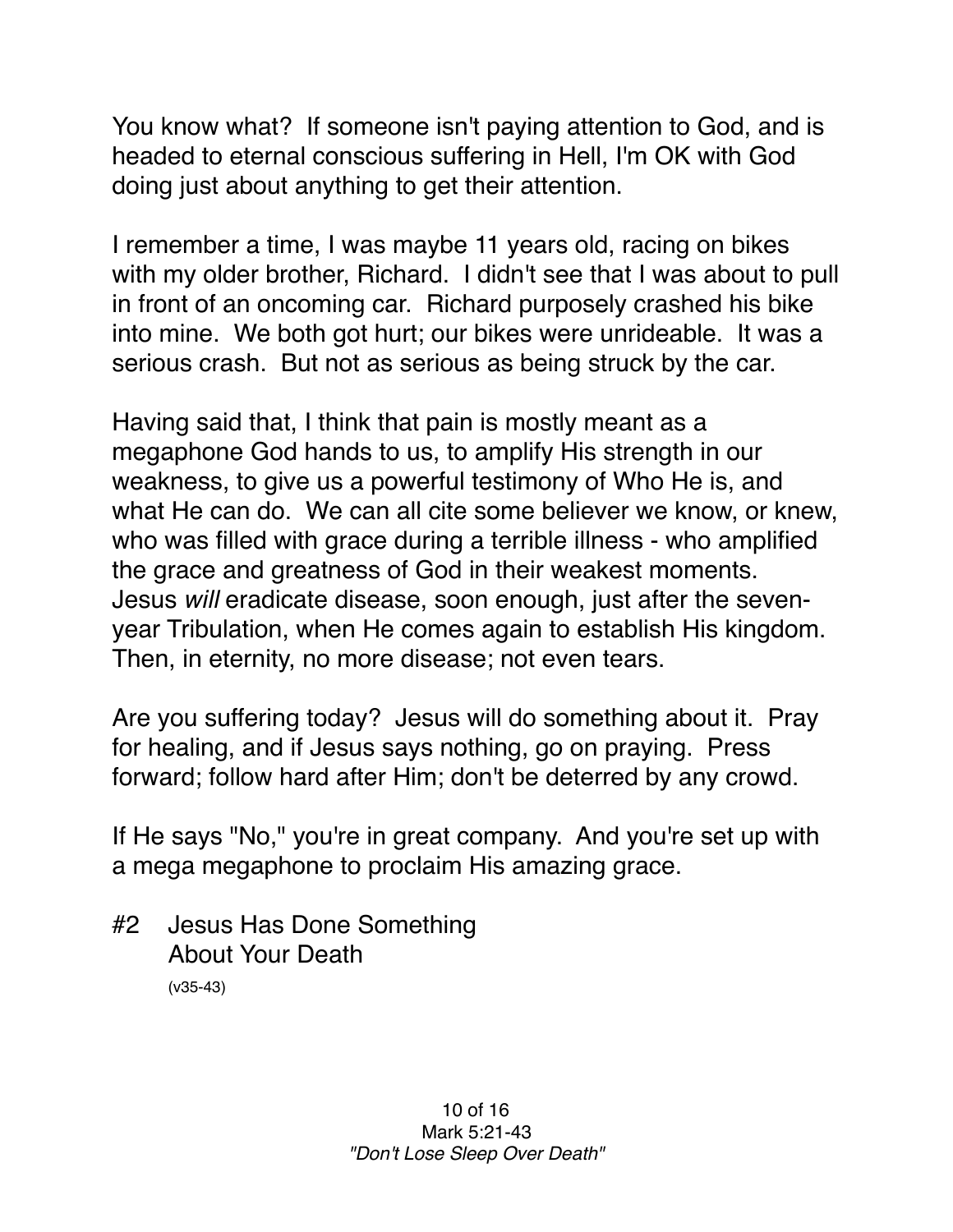I've sort of touched upon how God deals with your suffering, working it together for the good; but I haven't answered Why? suffering exists in the first place.

The answer, in a word or two, is free-will. God created mankind with free-will because love cannot be forced and remain love.

God could have created a universe in which disobedience was impossible. But then love would be impossible, and we could not be made in the image of God.

Adam and Eve are responsible for the mess we're in. Satan is culpable as well.

God, for His part, responded immediately. He announced His plan and has worked through history, providentially, to see that His plan was and is being accomplished.

Let me say this as well. If you blame God for suffering, and thereby turn your back on Him, where does that leave you? What hope do **you** have to alleviate suffering?

More importantly, what hope do you have beyond the grave?

Jesus takes us beyond the grave as He continues on to Jairus' house.

Mar 5:35 While He was still speaking, some came from the ruler of the synagogue's house who said, "Your daughter is dead. Why trouble the Teacher any further?"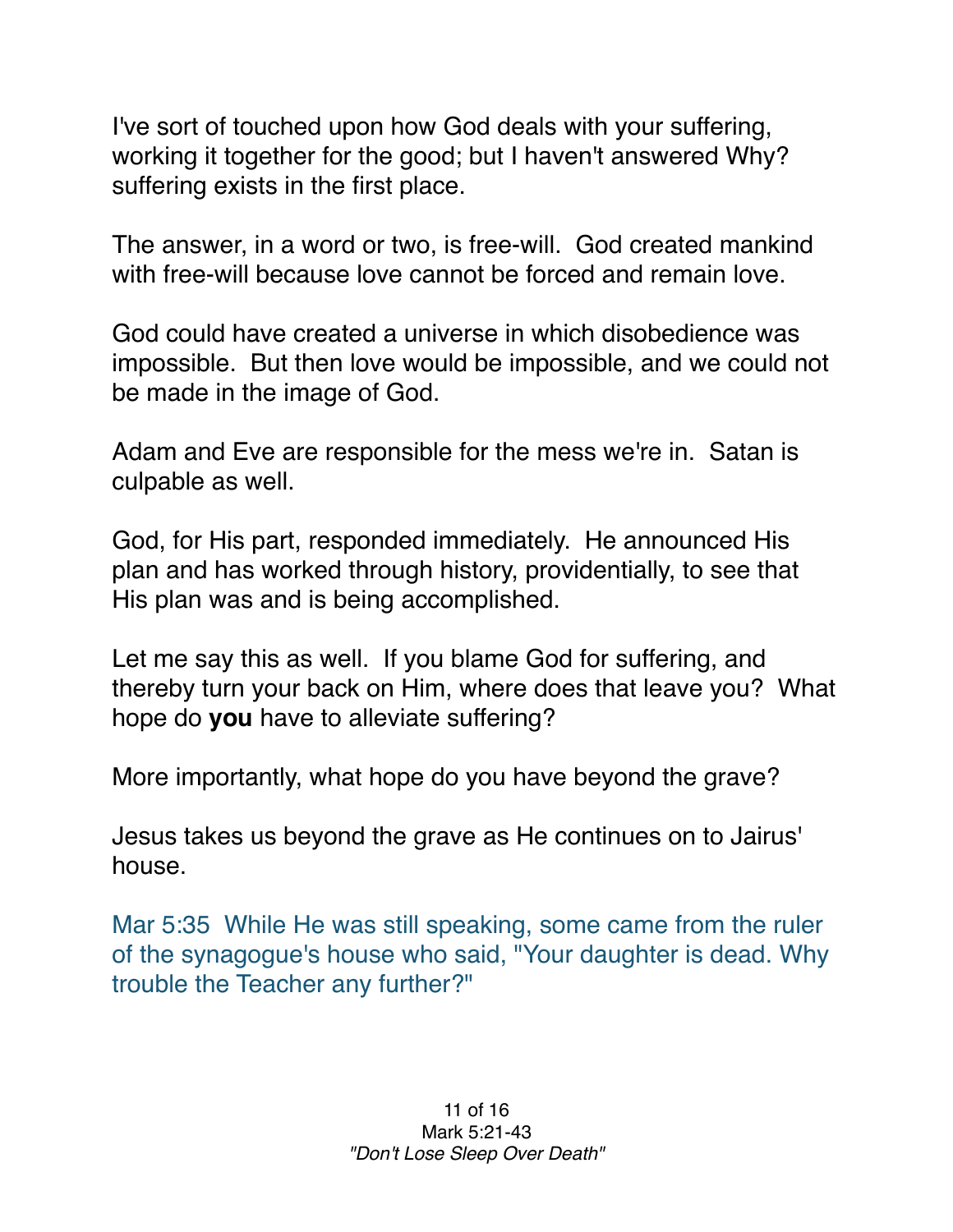I don't want to get off on a tangent, but this was a textbook death notification. "Your daughter is dead." No room for misunderstanding.

Mar 5:36 As soon as Jesus heard the word that was spoken, He said to the ruler of the synagogue, "Do not be afraid; only believe."

Jesus offered immediate hope. He does that, every time, if we will only listen for Him.

Mar 5:37 And He permitted no one to follow Him except Peter, James, and John the brother of James.

In this mission against death, the Lord handpicked an elite force to accompany Him. Seriously, this was spiritual warfare, and this was, for whatever reason, a strategy.

We must remain sensitive to the leading of the Holy Spirit. We must commit to doing God's work, God's way.

Mar 5:38 Then He came to the house of the ruler of the synagogue, and saw a tumult and those who wept and wailed loudly.

Funeral customs are weird. In Israel, when someone died, you hired as many professional mourners as you could afford. They came with instruments and were adept at wailing.

Being so important to the Jewish community, Jairus would have had a ton of mourners who were in full wailing-mode as Jesus approached.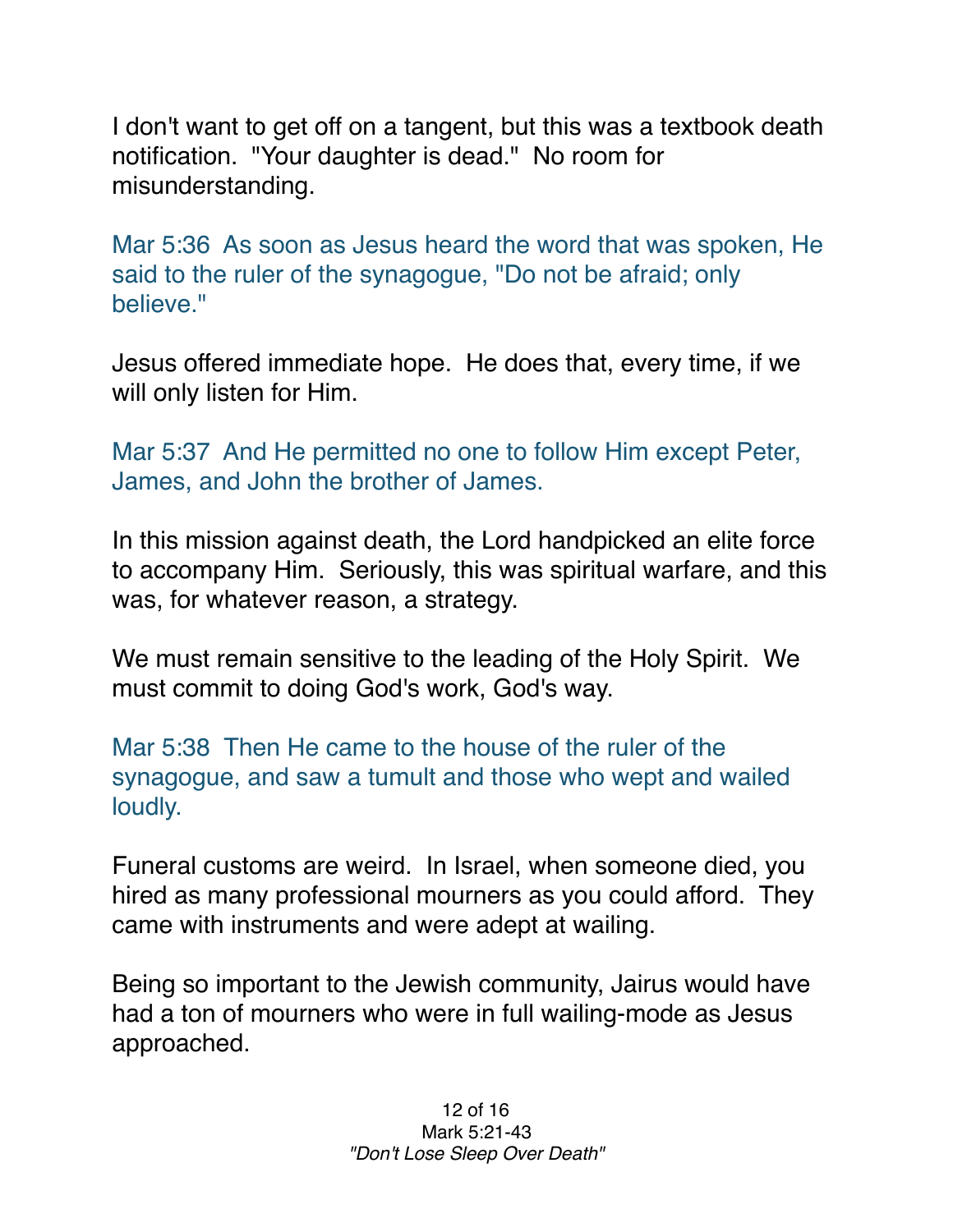Mar 5:39 When He came in, He said to them, "Why make this commotion and weep? The child is not dead, but sleeping."

Critics try to say that "sleeping" meant she was not really dead, but in a coma.

While there are cases of people being thought dead who were yet alive, for the most part it's not that hard to determine death.

She was dead. Although dead, she was only "sleeping," as far as Jesus was concerned.

The writers of the New Testament would elaborate on this, showing us that by using the word "sleeping" for death, you are reminded that death has been conquered. If you are a believer, you might die, but you are immediately absent from your body and present with the Lord.

Mar 5:40 And they ridiculed Him. But when He had put them all outside, He took the father and the mother of the child, and those who were with Him, and entered where the child was lying.

Nonbelievers still love to ridicule Jesus. Whenever some tragedy strikes, they blame God, rather than seek Him.

I'll tell you this: If any of the victims of the shooting in San Bernardino were believers, their families have hope, and the peace of God that passes all human understanding.

What can the ridiculers offer?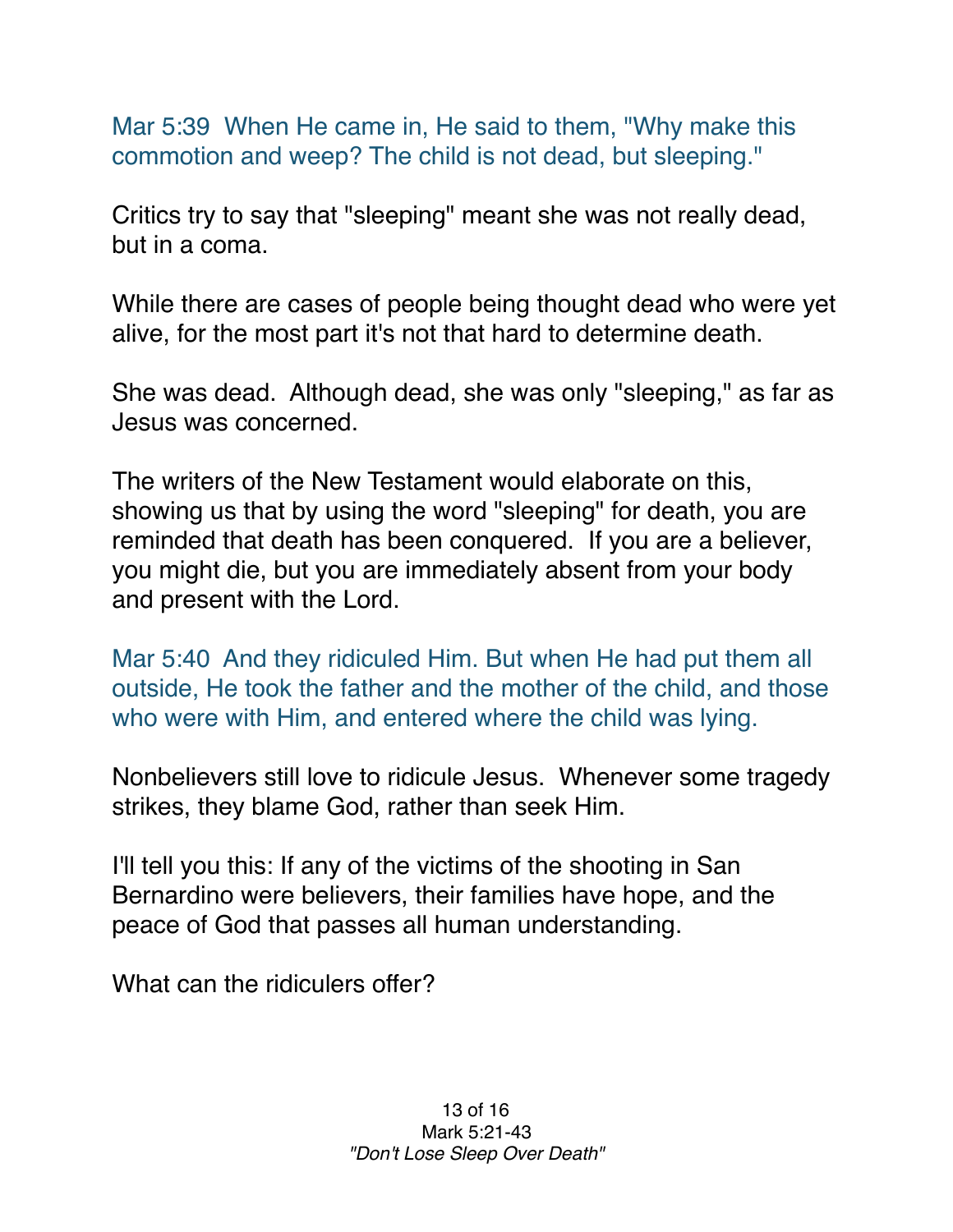Jesus brought in the three disciples, probably because Jews required three witnesses to an event in order to believe it had happened. Of course, mom and dad were there.

Mar 5:41 Then He took the child by the hand, and said to her, "Talitha, cumi," which is translated, "Little girl, I say to you, arise."

His words were like those her parents might use to wake her up in the morning. He didn't need to shout, or to act excited. Jesus didn't get all worked-up, and get the others worked-up.

I think the Holy Spirit is more a whisperer than a shouter. I'm not saying we can't be excited or exuberant; we probably need more of that.

But wild, loud shouting, and ecstatic movements, are not the Jesus-style of doing things.

Mar 5:42 Immediately the girl arose and walked, for she was twelve years of age. And they were overcome with great amazement.

Mark tells us she was twelve, and that gets us thinking, because we have encountered twelve years already in this story.

- 1. Jairus' daughter was twelve years of age. The woman with the issue of blood had been suffering exactly that same amount of time.
- 2. Jesus addressed the woman with the word daughter. It's the only time He ever called anyone daughter, and it's the same word used to describe Jairus' little girl.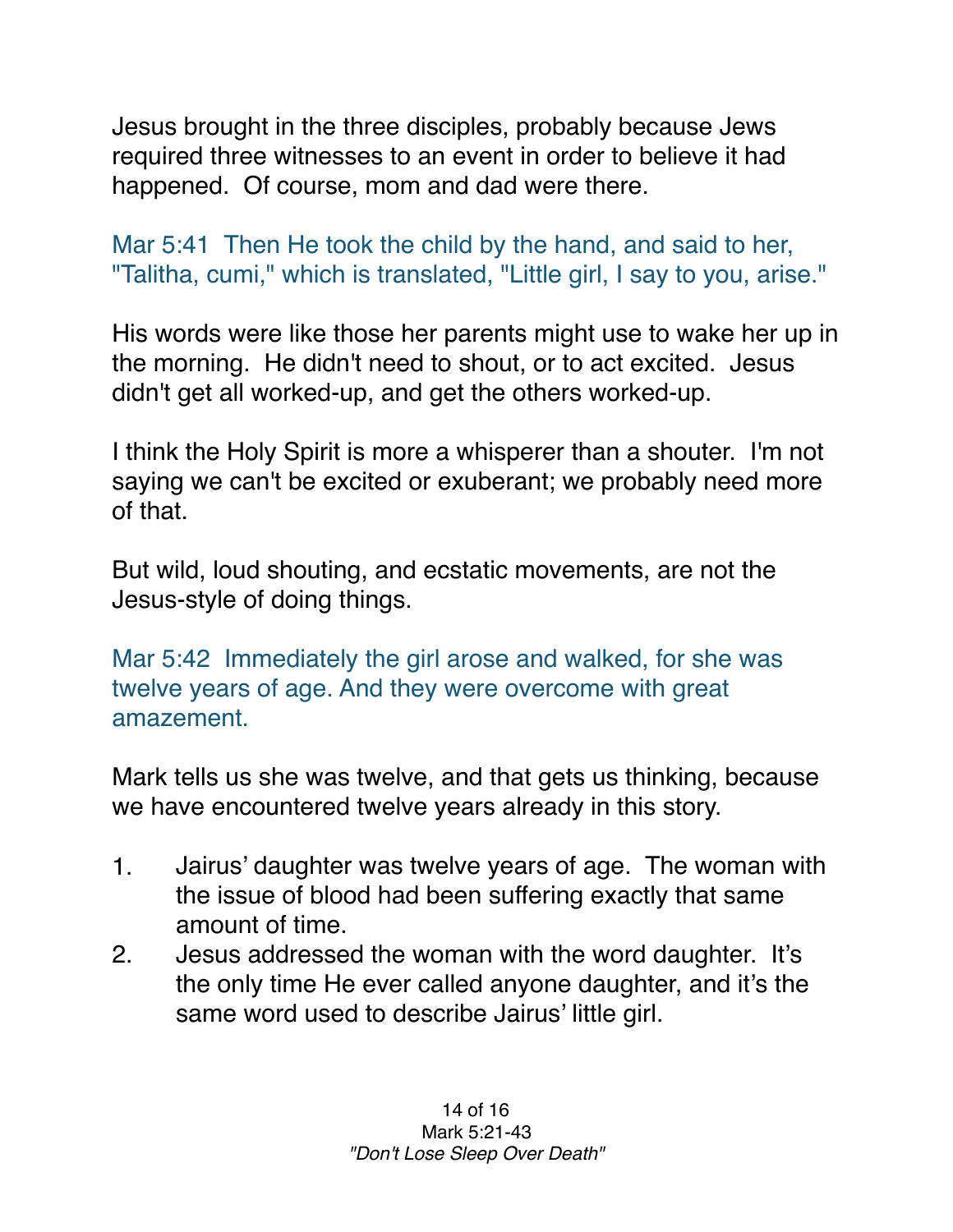- 3. Jairus, as a ruler of a synagogue, was personally involved in declaring women like her unclean and unfit for attendance and in putting them out of the synagogue.
- 4. Jairus was now risking his own place in the synagogue by coming to Jesus for help – against the wishes of the Pharisees and scribes who were against the Lord. **Now he might be put out.**

It's a metaphor within a miracle. Jairus could not help but see the parallels, and meditate upon them.

He would realize that the whole time he was enjoying his little girl, hugging her and kissing her, God's dear adult daughter was being shunned and denied all human contact.

Sure, it was all according to the Law. But maybe, just maybe, it wouldn't have been all that bad to try to minister to her. So what it made you ceremonially unclean? Wasn't it a greater exercise of the love of God to touch her?

There's a lot here to reflect upon in terms of our own response to those in need.

Mar 5:43 But He commanded them strictly that no one should know it, and said that something should be given her to eat.

We might call this aftercare, or follow-up. We can't always followup with folks we minister to, but we ought to at least try, in order to see that they get the spiritual nourishment they need.

People who criticize God for allowing suffering for some reason nevertheless understand that we are all going to die. They